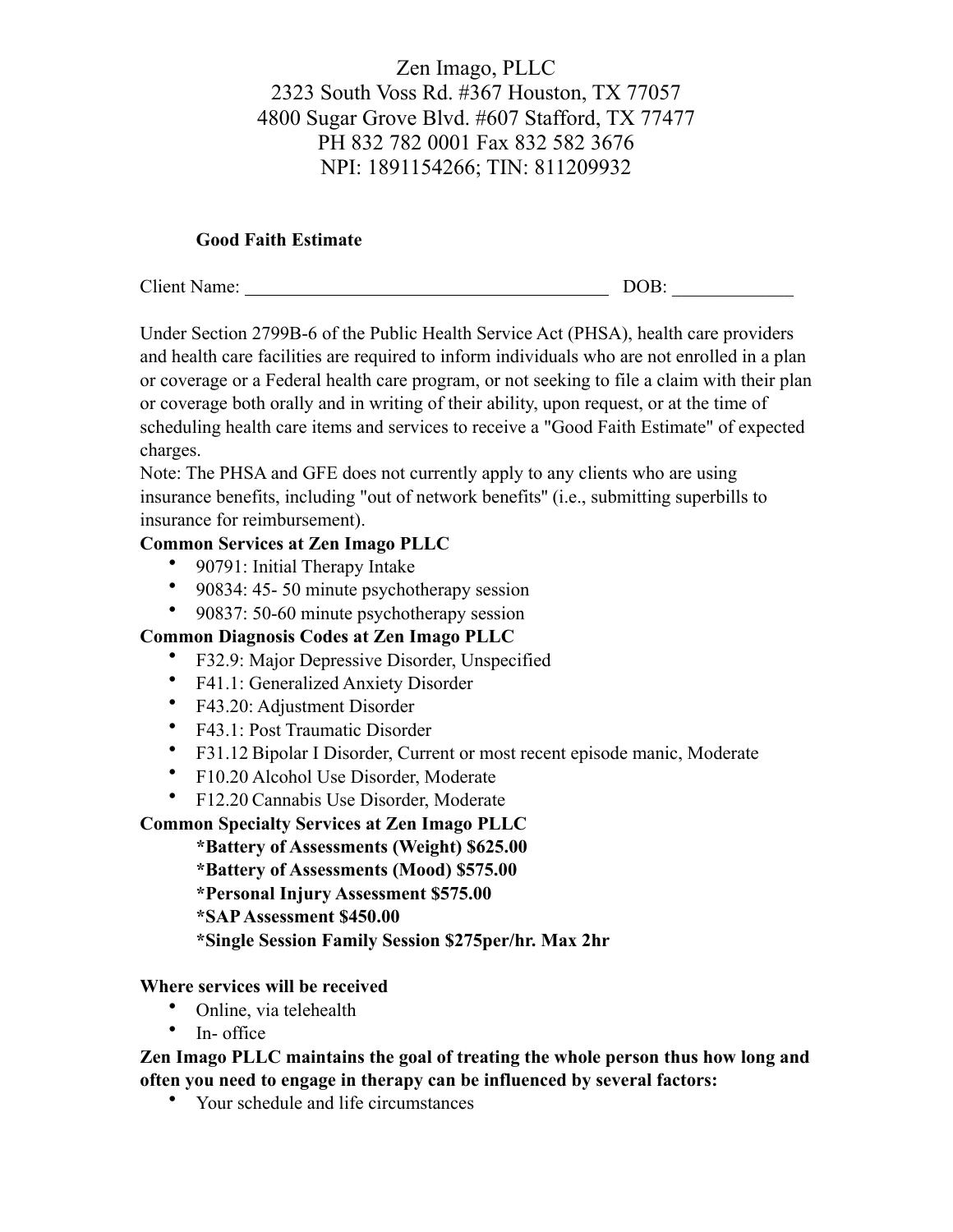# Zen Imago, PLLC 2323 South Voss Rd. #367 Houston, TX 77057 4800 Sugar Grove Blvd. #607 Stafford, TX 77477 PH 832 782 0001 Fax 832 582 3676 NPI: 1891154266; TIN: 811209932

- Therapist availability
- Ongoing life challenges
- The nature of your specific challenges and how you address them
- Personal finances

## **Estimated Charges:**

| <b>Billing Code</b> | 6 Months/ 13-15<br>sessions | 1 Year/26 sessions |
|---------------------|-----------------------------|--------------------|
| 90791               | \$150                       | \$150              |
| 90837               | \$125                       | \$125              |
| 90834               | \$115                       | \$115              |
|                     |                             |                    |

This Good Faith Estimate shows the costs of items and services that are reasonably expected for your health care needs for an item or service. The estimate is based on information known at the time the estimate was created.

The Good Faith Estimate does not include any unknown or unexpected costs that may arise during treatment. You could be charged more if complications or special circumstances occur. If this happens, federal law allows you to dispute (appeal) the bill. If you are billed for more than this Good Faith Estimate, you have the right to dispute the bill. You may contact the health care provider or facility listed to let them know the billed charges are higher than the Good Faith Estimate. You can ask them to update the bill to match the Good Faith Estimate, ask to negotiate the bill, or ask if there is financial assistance available.

You may also start a dispute resolution process with the U.S. Department of Health and Human Services (HHS). If you choose to use the dispute resolution process, you must start the dispute process within 120 calendar days (about 4 months) of the date on the original bill. There is a \$25 fee to use the dispute process. If the agency reviewing your dispute agrees with you, you will have to pay the price on this Good Faith Estimate. If the agency disagrees with you and agrees with the health care provider or facility, you will have to pay the higher amount.

To learn more and get a form to start the process, go to www.cms.gov/nosurprises or call 800-985-3059. For questions or more information about your right to a Good Faith Estimate or the dispute process, visit www.cms.gov/nosurprises or call 800-985-3059. Keep a copy of this Good Faith Estimate in a safe place.

 $\overline{\phantom{a}}$  , and the set of the set of the set of the set of the set of the set of the set of the set of the set of the set of the set of the set of the set of the set of the set of the set of the set of the set of the s